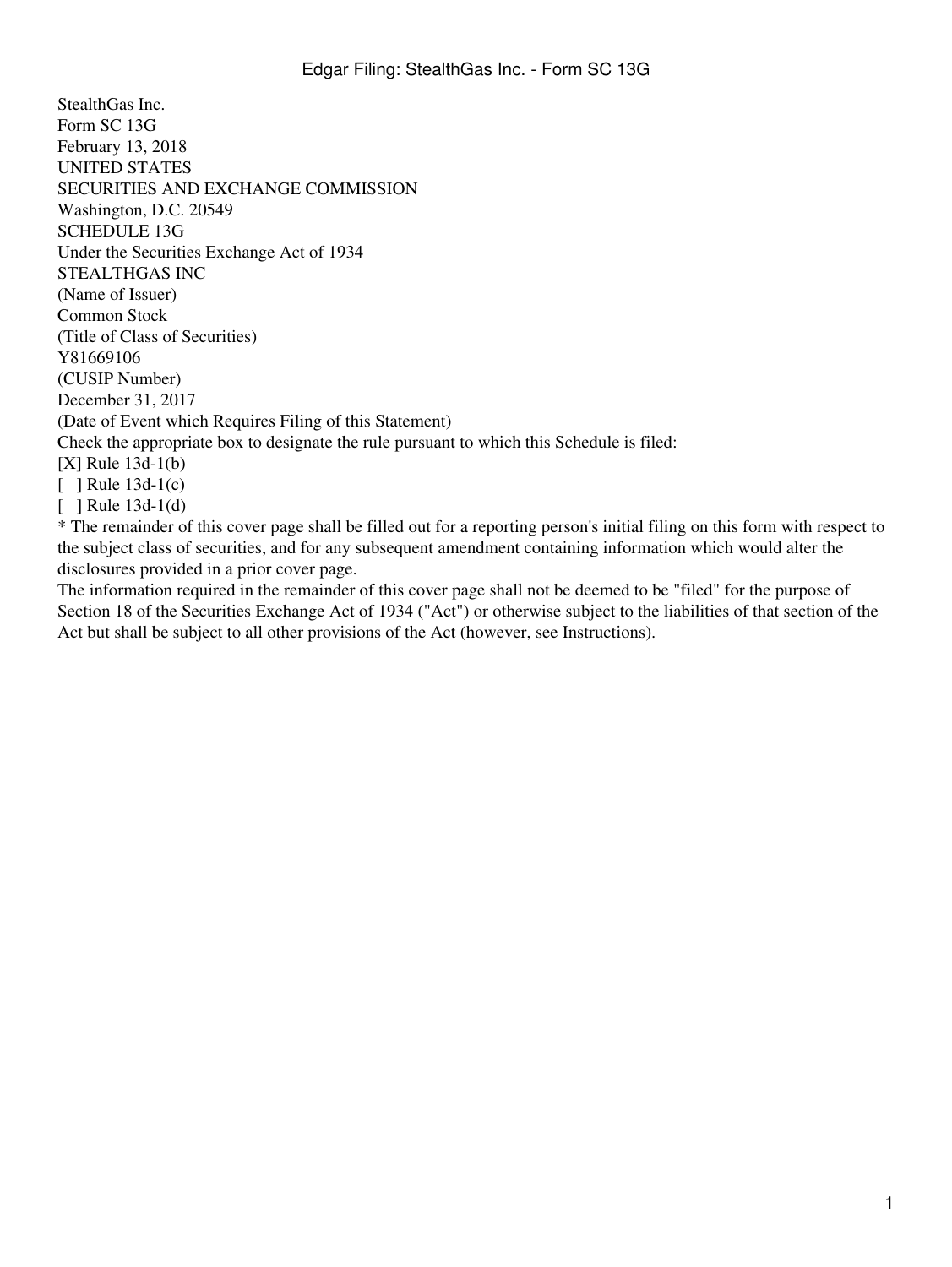# CUSIP No.: Y81669106

| 1                                                                                                                   | <b>NAME OF REPORTING PERSON</b><br><b>Boston Partners</b><br><b>I.R.S. IDENTIFICATION NO. OF ABOVE</b><br>PERSON (ENTITIES ONLY)<br>98-0202744 |   |                                                   |
|---------------------------------------------------------------------------------------------------------------------|------------------------------------------------------------------------------------------------------------------------------------------------|---|---------------------------------------------------|
| 2                                                                                                                   | <b>CHECK THE APPROPRIATE BOX IF A</b><br><b>MEMBER OF A GROUP</b><br>$(a)$ $\begin{bmatrix} 1 \end{bmatrix}$<br>$(b)$ [ ]                      |   |                                                   |
| 3                                                                                                                   | <b>SEC USE ONLY</b>                                                                                                                            |   |                                                   |
| 4                                                                                                                   | <b>CITIZENSHIP OR PLACE OF</b><br><b>ORGANIZATION</b><br>Delaware                                                                              |   |                                                   |
| <b>NUMBER OF</b><br><b>SHARES</b><br><b>BENEFICIALLY</b><br><b>OWNED BY EACH</b><br><b>REPORTING</b><br>PERSON WITH |                                                                                                                                                | 5 | <b>SOLE VOTING POWER</b><br>1,126,640             |
|                                                                                                                     |                                                                                                                                                | 6 | <b>SHARED VOTING POWER</b><br>$\overline{0}$      |
|                                                                                                                     |                                                                                                                                                | 7 | <b>SOLE DISPOSITIVE POWER</b><br>2,038,540        |
|                                                                                                                     |                                                                                                                                                | 8 | <b>SHARED DISPOSITIVE POWER</b><br>$\overline{0}$ |
| 9                                                                                                                   | AGGREGATE AMOUNT BENEFICIALLY<br><b>OWNED BY EACH REPORTING PERSON</b><br>2,038,540                                                            |   |                                                   |
| 10                                                                                                                  | <b>CHECK BOX IF THE AGGREGATE</b><br>AMOUNT IN ROW (9) EXCLUDES<br><b>CERTAIN SHARES</b><br>$\mathbf{I}$                                       |   |                                                   |
| 11                                                                                                                  | PERCENT OF CLASS REPRESENTED BY<br><b>AMOUNT IN ROW (9)</b><br>5.11%                                                                           |   |                                                   |
| 12                                                                                                                  | <b>TYPE OF REPORTING PERSON</b><br>IA                                                                                                          |   |                                                   |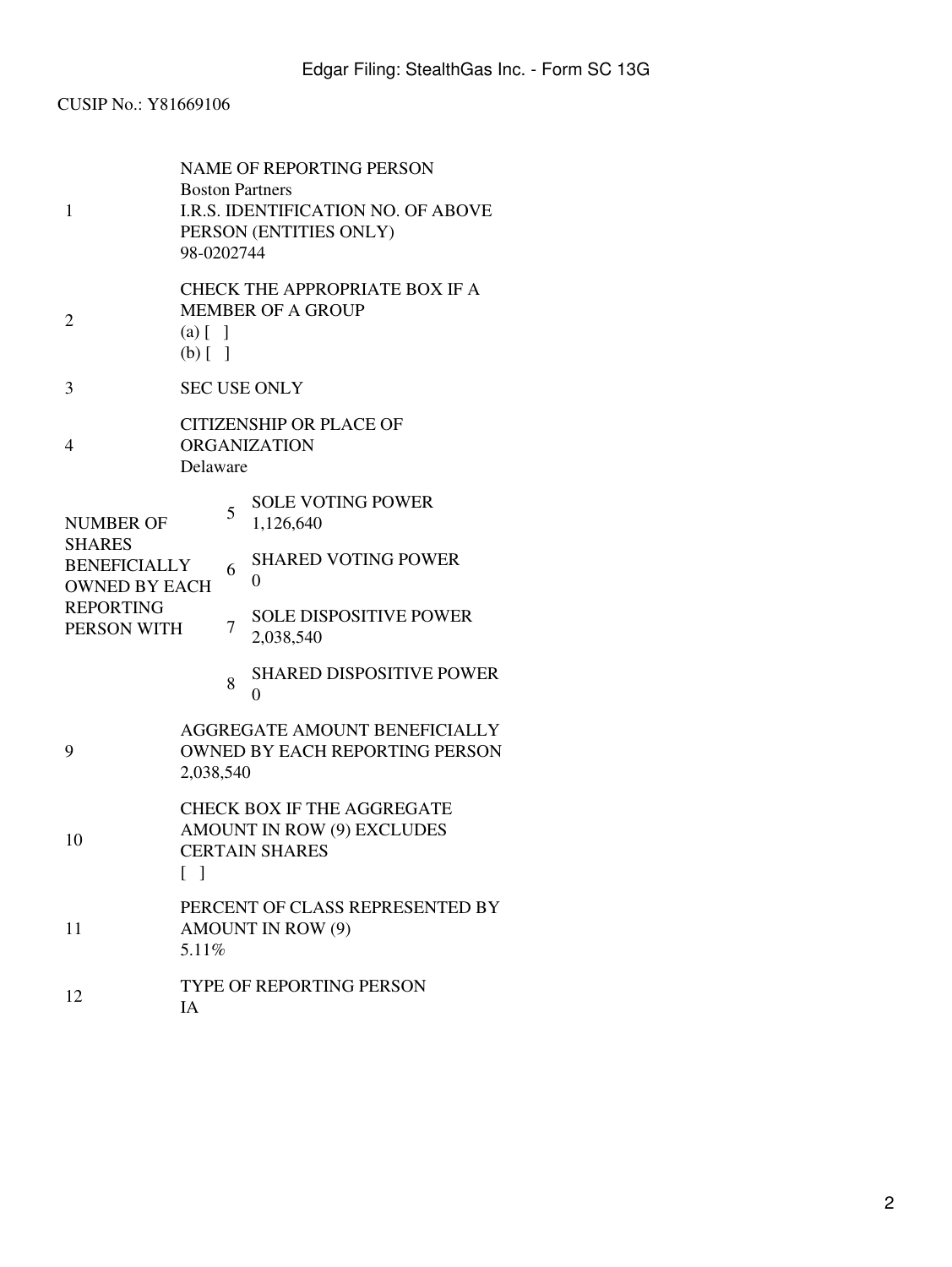CUSIP No.: Y81669106

- **ITEM NAME OF ISSUER:**
- **1(a).** STEALTHGAS INC

**ITEM ADDRESS OF ISSUER'S PRINCIPAL EXECUTIVE OFFICES:**

- **1(b).** 331 Kifissias Avenue Erithrea 14561 Athens, Greece
- **ITEM NAME OF PERSON FILING:**
- **2(a).** Boston Partners

#### **ITEM ADDRESS OF PRINCIPAL BUSINESS OFFICE OR, IF NONE, RESIDENCE:**

- One Beacon Street 30th Floor Boston, MA 02108
- **ITEM CITIZENSHIP:**
- **2(c).** Delaware

**2(b).**

**ITEM TITLE OF CLASS OF SECURITIES:**

- **2(d).** Common Stock
- **ITEM CUSIP NUMBER:**
- **2(e).** Y81669106

## **ITEM 3. IF THIS STATEMENT IS FILED PURSUANT TO SECTION 240.13d-1(b), or 13d-2(b) or (c) CHECK WHETHER THE PERSON FILING IS A:**

- (a) Broker or dealer registered under Section 15 of the Act (15 U.S.C. 78c);
- $\Box$
- (b) Bank as defined in Section 3(a)(6) of the Act (15 U.S.C. 78c);
- $\Box$
- (c) Insurance company as defined in Section 3(a)(19) of the Act (15 U.S.C. 78c);
- $\Box$
- (d)  $\lbrack$ Investment company registered under Section 8 of the Investment Company Act of 1940 (15 U.S.C 80a-8);
- (e) An investment adviser in accordance with  $240.13d-1(b)(1)(ii)(E)$ ;
- [X]

(f) An employee benefit plan or endowment fund in accordance with  $240.13d-1(b)(1)(ii)(F)$ ;

- $\lbrack$
- (g) A parent holding company or control person in accordance with 240.13d-1(b)(1)(ii)(G);
- $\Box$
- (h)  $\lbrack$ A savings associations as defined in Section 3(b) of the Federal Deposit Insurance Act (12 U.S.C. 1813);
	- (i)  $\Box$ A church plan that is excluded from the definition of an investment company under Section 3(c)(14) of the Investment Company Act of 1940 (15 U.S.C. 80a-3);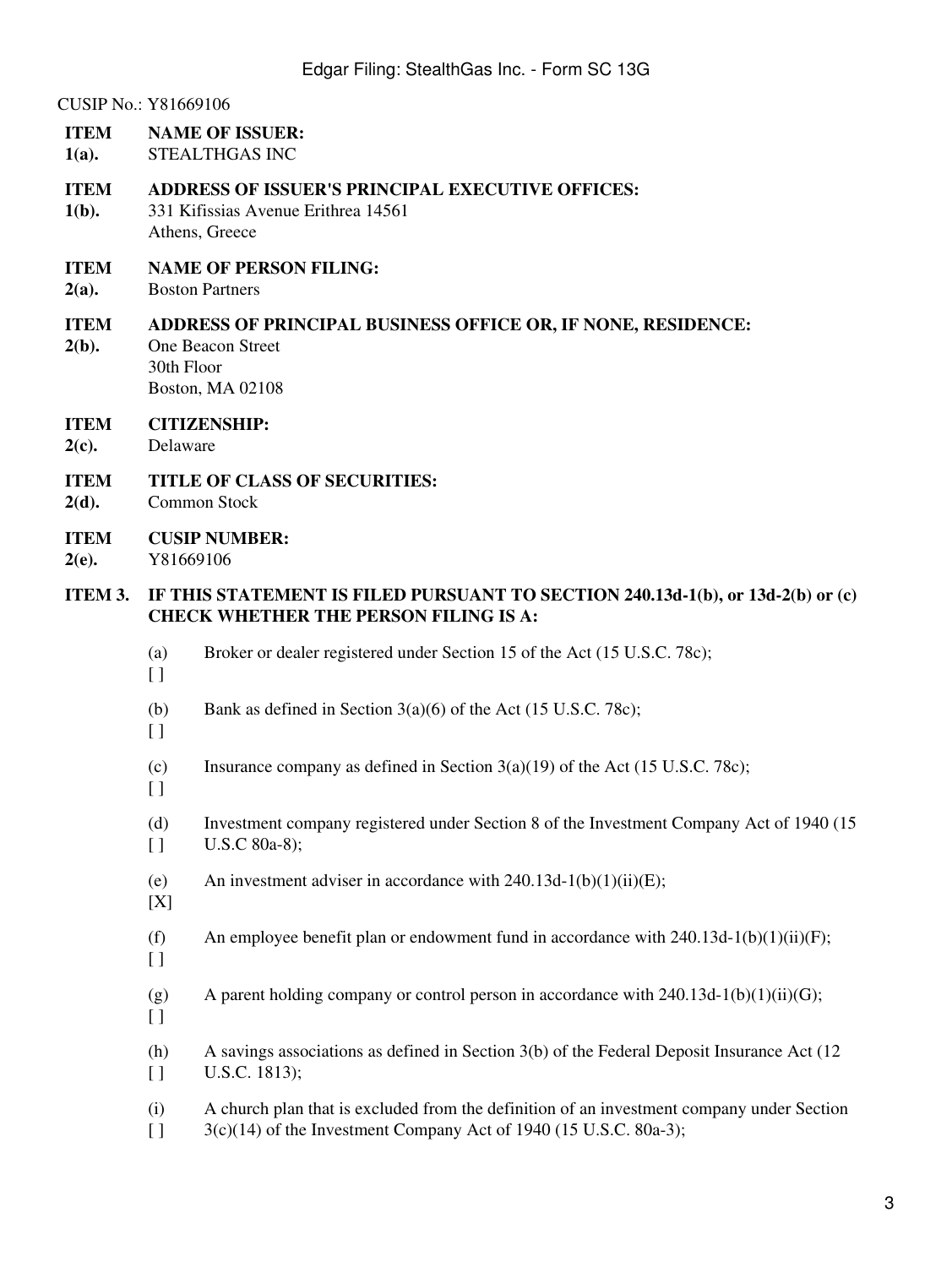# Edgar Filing: StealthGas Inc. - Form SC 13G

- (j) A non-U.S. institution in accordance with  $240.13d-1(b)(1)(ii)(J)$ ;
- $\lceil$   $\rceil$
- (k) Group, in accordance with  $240.13d-1(b)(1)(ii)(K)$ . If filing as a non-U.S. institution in
- $\Box$ accordance with  $240.13d1(b)(1)(ii)(J)$ , please specify the type of institution:

# **ITEM 4. OWNERSHIP**

#### **(a) Amount beneficially owned:**

2,038,540

**(b) Percent of class:**

5.11%

#### **(c) Number of shares as to which the person has:**

(i) sole power to vote or to direct the vote:

1,126,640

(ii) shared power to vote or to direct the vote:

0

(iii) sole power to dispose or direct the disposition of:

2,038,540

(iv) shared power to dispose or to direct the disposition of:

 $\Omega$ 

# **ITEM 5. OWNERSHIP OF FIVE PERCENT OR LESS OF A CLASS:**

If this statement is being filed to report the fact that as of the date hereof the reporting person has ceased to be the beneficial owner of more than five percent of the class of securities, check the following [ ].

# **ITEM 6. OWNERSHIP OF MORE THAN FIVE PERCENT ON BEHALF OF ANOTHER PERSON:**

This Schedule is being filed with respect to 2,038,540 shares Stealthgas Inc (the Common Stock) held by Boston Partners on 12/31/2017 for the discretionary account of certain clients. By reason of rule 13d-3 under the act Boston Partners may be deemed to be a beneficial owner of such Common Stock. To the knowledge of Boston Partners no person has the right to receive or the power to direct the receipt of dividends from or the proceeds from the sale of such Common Stock which represents more than 5% of the outstanding shares of the Common Stock referred to in item 4(b) hereof.

## **ITEM 7. IDENTIFICATION AND CLASSIFICATION OF THE SUBSIDIARY WHICH ACQUIRED THE SECURITY BEING REPORTED ON BY THE PARENT HOLDING COMPANY:** Not applicable.

**ITEM 8. IDENTIFICATION AND CLASSIFICATION OF MEMBERS OF THE GROUP:** Not applicable.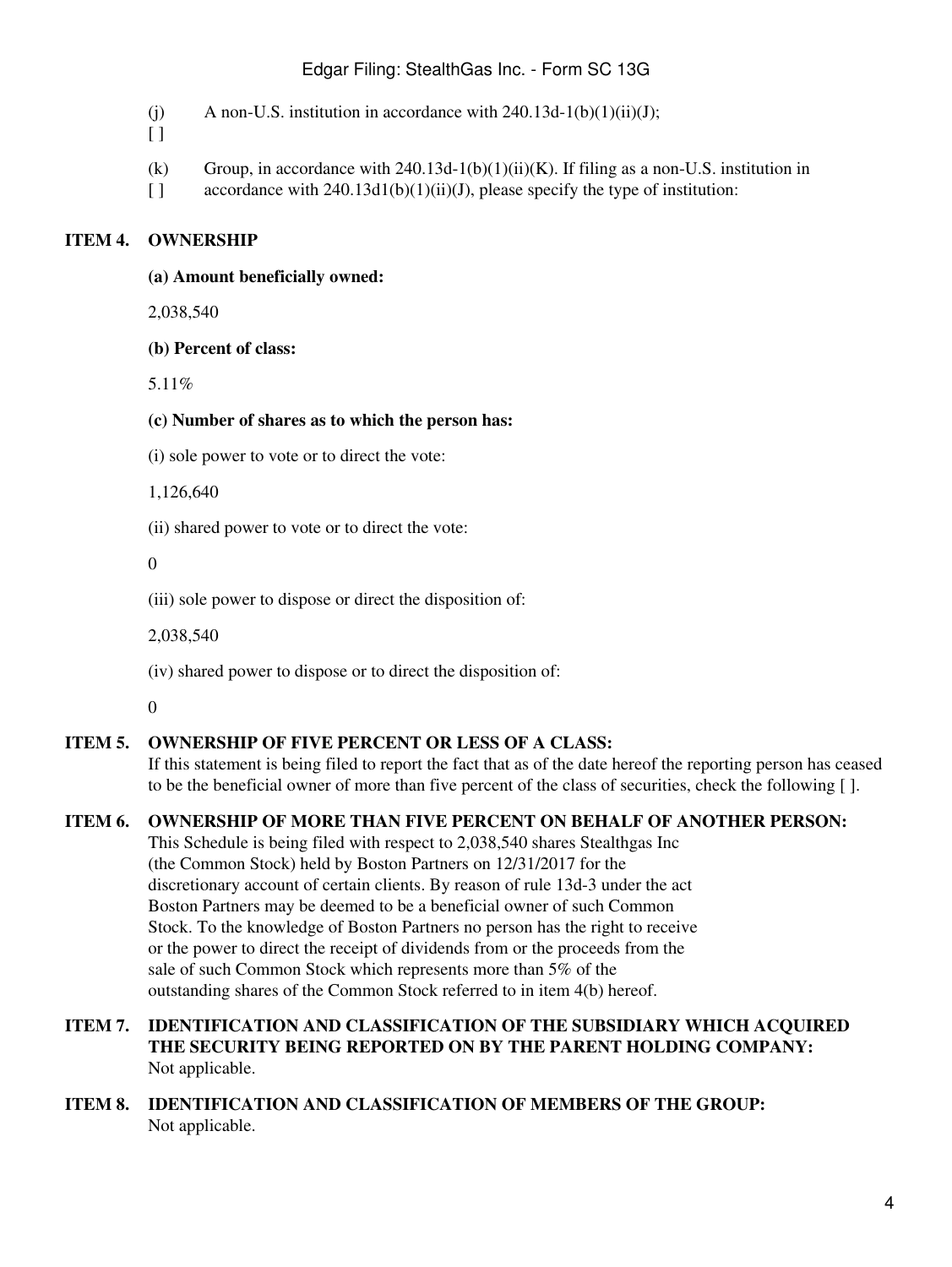## **ITEM 9. NOTICE OF DISSOLUTION OF GROUP:**

Not applicable.

#### **ITEM CERTIFICATION:**

**10.** By signing below I certify that, to the best of my knowledge and belief, the securities referred to above were acquired and are held in the ordinary course of business and were not acquired and are not held for the purpose of or with the effect of changing or influencing the control of the issuer of the securities and were not acquired and are not held in connection with or as a participant in any transaction having that purpose or effect.